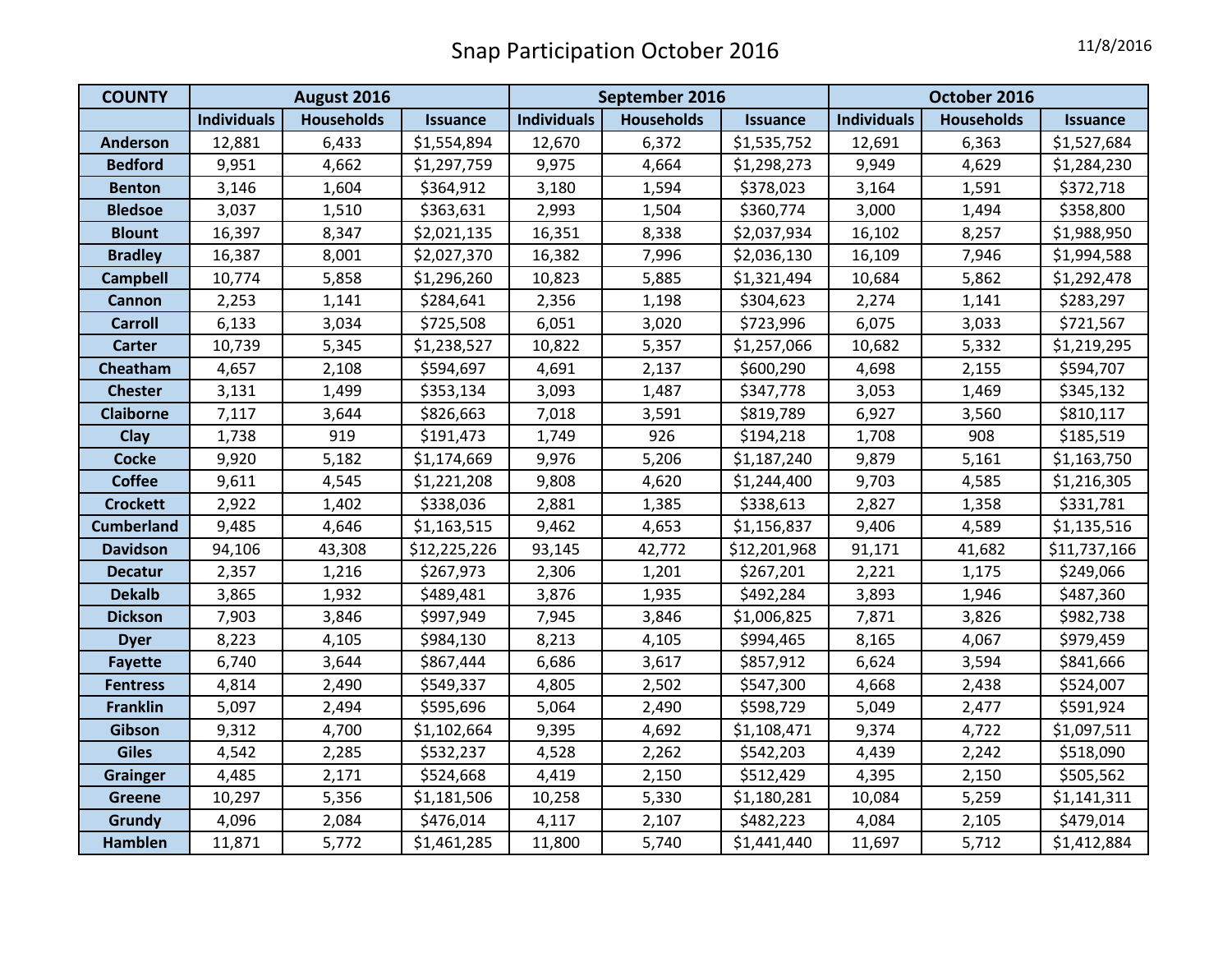|                   | August 2016        |                   |                 | September 2016     |                   |                 | October 2016       |                   |                 |
|-------------------|--------------------|-------------------|-----------------|--------------------|-------------------|-----------------|--------------------|-------------------|-----------------|
| <b>COUNTY</b>     | <b>Individuals</b> | <b>Households</b> | <b>Issuance</b> | <b>Individuals</b> | <b>Households</b> | <b>Issuance</b> | <b>Individuals</b> | <b>Households</b> | <b>Issuance</b> |
| <b>Hamilton</b>   | 50,996             | 25,944            | \$6,614,951     | 51,504             | 26,209            | \$6,728,221     | 51,473             | 26,262            | \$6,664,479     |
| <b>Hancock</b>    | 2,556              | 1,346             | \$294,212       | 2,547              | 1,340             | \$290,608       | 2,534              | 1,335             | \$291,974       |
| Hardeman          | 5,803              | 2,990             | \$694,369       | 5,722              | 2,958             | \$700,067       | 5,700              | 2,949             | \$686,366       |
| <b>Hardin</b>     | 5,920              | 3,088             | \$687,253       | 5,945              | 3,097             | \$696,311       | 5,910              | 3,067             | \$684,750       |
| <b>Hawkins</b>    | 11,184             | 5,440             | \$1,280,279     | 11,261             | 5,465             | \$1,311,304     | 11,111             | 5,418             | \$1,277,392     |
| Haywood           | 4,851              | 2,551             | \$569,117       | 4,865              | 2,561             | \$579,468       | 4,741              | 2,526             | \$554,982       |
| Henderson         | 5,853              | 3,013             | \$702,040       | 5,924              | 3,054             | \$713,148       | 5,861              | 3,004             | \$699,556       |
| <b>Henry</b>      | 6,791              | 3,352             | \$824,913       | 6,868              | 3,407             | \$840,263       | 6,745              | 3,359             | \$814,518       |
| <b>Hickman</b>    | 5,099              | 2,436             | \$620,847       | 5,082              | 2,431             | \$619,162       | 4,970              | 2,401             | \$606,476       |
| Houston           | 1,380              | 649               | \$157,736       | 1,379              | 661               | \$157,949       | 1,381              | 663               | \$156,431       |
| <b>Humphreys</b>  | 3,036              | 1,411             | \$364,079       | 3,014              | 1,419             | \$370,606       | 2,961              | 1,400             | \$357,602       |
| <b>Jackson</b>    | 2,496              | 1,330             | \$292,686       | 2,467              | 1,315             | \$288,387       | 2,452              | 1,293             | \$288,195       |
| <b>Jefferson</b>  | 8,683              | 4,155             | \$1,023,380     | 8,627              | 4,153             | \$1,014,409     | 8,635              | 4,147             | \$1,006,295     |
| Johnson           | 3,806              | 2,082             | \$432,986       | 3,795              | 2,083             | \$441,378       | 3,723              | 2,065             | \$428,260       |
| <b>Knox</b>       | 54,859             | 27,237            | \$6,718,947     | 54,817             | 27,189            | \$6,743,706     | 53,853             | 26,730            | \$6,548,870     |
| Lake              | 2,025              | 1,111             | \$248,352       | 2,049              | 1,126             | \$253,464       | 1,993              | 1,108             | \$239,031       |
| Lauderdale        | 6,927              | 3,497             | \$847,006       | 6,920              | 3,508             | \$855,003       | 6,853              | 3,466             | \$825,641       |
| Lawrence          | 7,431              | 3,558             | \$865,156       | 7,428              | 3,535             | \$859,696       | 7,376              | 3,525             | \$842,658       |
| <b>Lewis</b>      | 2,203              | 1,091             | \$242,960       | 2,205              | 1,095             | \$245,095       | 2,190              | 1,085             | \$243,954       |
| Lincoln           | 5,426              | 2,502             | \$641,038       | 5,324              | 2,475             | \$632,724       | 5,155              | 2,409             | \$605,958       |
| Loudon            | 6,028              | 2,798             | \$715,259       | 6,030              | 2,799             | \$724,534       | 5,909              | 2,763             | \$704,472       |
| <b>Macon</b>      | 5,678              | 2,639             | \$693,417       | 5,655              | 2,623             | \$693,728       | 5,564              | 2,598             | \$676,611       |
| <b>Madison</b>    | 17,017             | 8,437             | \$2,064,855     | 17,196             | 8,533             | \$2,095,615     | 16,943             | 8,456             | \$2,039,028     |
| <b>Marion</b>     | 5,609              | 2,813             | \$694,405       | 5,660              | 2,811             | \$705,984       | 5,585              | 2,787             | \$699,748       |
| <b>Marshall</b>   | 4,617              | 2,162             | \$552,483       | 4,575              | 2,138             | \$547,426       | 4,560              | 2,137             | \$539,992       |
| <b>Maury</b>      | 12,415             | 5,941             | \$1,511,554     | 12,395             | 5,928             | \$1,523,203     | 12,030             | 5,778             | \$1,466,344     |
| <b>Meigs</b>      | 2,607              | 1,300             | \$315,467       | 2,594              | 1,296             | \$314,125       | 2,630              | 1,312             | \$323,676       |
| <b>Monroe</b>     | 9,174              | 4,374             | \$1,085,825     | 9,184              | 4,397             | \$1,098,561     | 9,062              | 4,357             | \$1,066,111     |
| <b>Montgomery</b> | 23,085             | 10,455            | \$2,908,890     | 23,223             | 10,543            | \$2,967,848     | 22,726             | 10,325            | \$2,856,248     |
| <b>Moore</b>      | 567                | 251               | \$62,326        | 571                | 255               | \$64,495        | 554                | 250               | \$63,795        |
| <b>Morgan</b>     | 4,666              | 2,259             | \$564,748       | 4,668              | 2,273             | \$568,354       | 4,583              | 2,249             | \$553,709       |
| <b>McMinn</b>     | 9,240              | 4,564             | \$1,139,939     | 9,300              | 4,580             | \$1,161,659     | 9,214              | 4,555             | \$1,138,766     |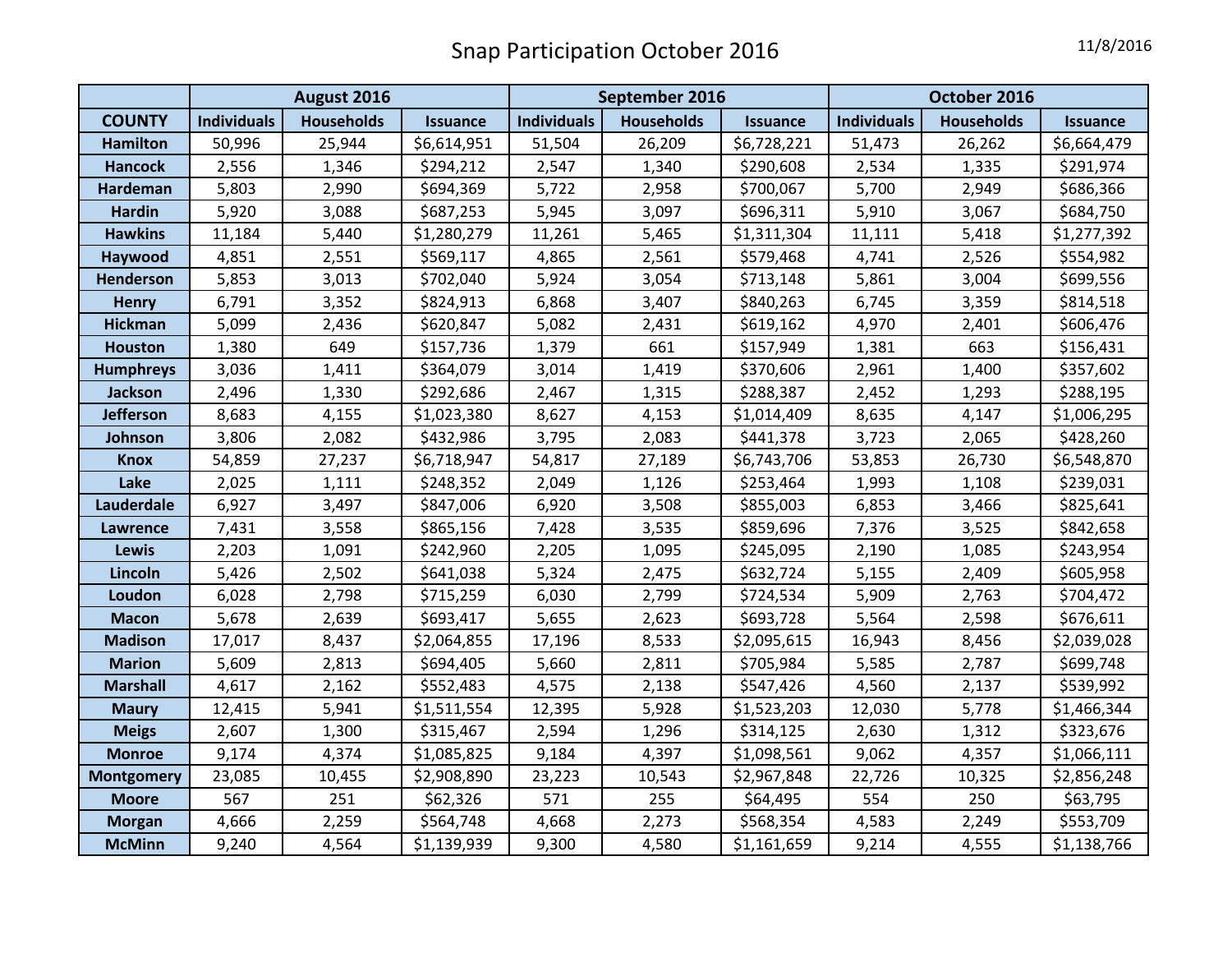| <b>COUNTY</b>     | August 2016        |                   |                 | September 2016     |                   |                 | October 2016       |                   |                 |
|-------------------|--------------------|-------------------|-----------------|--------------------|-------------------|-----------------|--------------------|-------------------|-----------------|
|                   | <b>Individuals</b> | <b>Households</b> | <b>Issuance</b> | <b>Individuals</b> | <b>Households</b> | <b>Issuance</b> | <b>Individuals</b> | <b>Households</b> | <b>Issuance</b> |
| <b>McNairy</b>    | 6,097              | 3,120             | \$701,701       | 5,975              | 3,102             | \$692,151       | 5,903              | 3,052             | \$681,568       |
| <b>Obion</b>      | 6,653              | 3,312             | \$784,000       | 6,728              | 3,342             | \$796,600       | 6,592              | 3,299             | \$775,857       |
| <b>Overton</b>    | 3,758              | 1,963             | \$428,277       | 3,738              | 1,955             | \$426,611       | 3,702              | 1,933             | \$420,365       |
| <b>Perry</b>      | 1,630              | 797               | \$192,730       | 1,606              | 800               | \$187,382       | 1,589              | 780               | \$184,271       |
| <b>Pickett</b>    | 880                | 458               | \$93,189        | 903                | 461               | \$96,852        | 883                | 453               | \$95,234        |
| <b>Polk</b>       | 2,884              | 1,410             | \$323,075       | 2,962              | 1,437             | \$347,276       | 2,868              | 1,403             | \$325,054       |
| Putnam            | 11,693             | 5,813             | \$1,453,522     | 11,842             | 5,843             | \$1,487,766     | 11,549             | 5,745             | \$1,431,004     |
| Rhea              | 7,011              | 3,408             | \$862,930       | 6,863              | 3,342             | \$847,028       | 6,810              | 3,320             | \$828,253       |
| Roane             | 8,739              | 4,336             | \$1,044,745     | 8,578              | 4,271             | \$1,024,591     | 8,548              | 4,264             | \$1,019,363     |
| Robertson         | 9,435              | 4,507             | \$1,215,782     | 9,490              | 4,550             | \$1,238,988     | 9,276              | 4,465             | \$1,193,854     |
| <b>Rutherford</b> | 29,906             | 13,108            | \$3,867,106     | 29,780             | 13,057            | \$3,847,953     | 29,549             | 12,959            | \$3,788,463     |
| <b>Scott</b>      | 6,955              | 3,469             | \$796,864       | 6,932              | 3,478             | \$807,334       | 6,832              | 3,442             | \$786,761       |
| Sequatchie        | 3,287              | 1,616             | \$405,379       | 3,256              | 1,604             | \$407,816       | 3,239              | 1,589             | \$403,227       |
| <b>Sevier</b>     | 12,697             | 5,956             | \$1,457,597     | 12,557             | 5,896             | \$1,448,335     | 12,437             | 5,832             | \$1,418,842     |
| <b>Shelby</b>     | 228,778            | 110,930           | \$31,141,520    | 228,605            | 110,922           | \$31,198,382    | 226,908            | 110,164           | \$30,713,982    |
| <b>Smith</b>      | 3,177              | 1,532             | \$394,596       | 3,147              | 1,529             | \$392,295       | 3,123              | 1,519             | \$385,016       |
| <b>Stewart</b>    | 2,187              | 1,001             | \$246,957       | 2,206              | 1,012             | \$252,637       | 2,166              | 989               | \$243,280       |
| <b>Sullivan</b>   | 26,638             | 13,350            | \$3,179,639     | 26,683             | 13,339            | \$3,219,803     | 26,303             | 13,156            | \$3,119,413     |
| <b>Sumner</b>     | 17,836             | 8,013             | \$2,237,806     | 17,825             | 8,010             | \$2,255,909     | 17,469             | 7,868             | \$2,187,180     |
| <b>Tipton</b>     | 11,356             | 5,513             | \$1,438,838     | 11,330             | 5,531             | \$1,458,267     | 11,150             | 5,437             | \$1,417,414     |
| <b>Trousdale</b>  | 1,616              | 776               | \$199,031       | 1,607              | 779               | \$196,240       | 1,615              | 775               | \$199,804       |
| <b>Unicoi</b>     | 3,140              | 1,644             | \$350,345       | 3,161              | 1,637             | \$356,874       | 3,081              | 1,601             | \$344,259       |
| <b>Union</b>      | 4,603              | 2,146             | \$535,670       | 4,594              | 2,129             | \$534,389       | 4,573              | 2,124             | \$526,726       |
| <b>Van Buren</b>  | 1,081              | 510               | \$119,061       | 1,052              | 506               | \$120,396       | 1,026              | 493               | \$115,316       |
| Warren            | 8,233              | 3,948             | \$1,018,691     | 8,295              | 3,956             | \$1,035,165     | 8,159              | 3,913             | \$1,006,781     |
| Washington        | 18,540             | 9,760             | \$2,292,744     | 18,386             | 9,688             | \$2,275,919     | 18,344             | 9,718             | \$2,249,828     |
| Wayne             | 2,628              | 1,311             | \$290,971       | 2,601              | 1,312             | \$291,018       | 2,510              | 1,273             | \$279,968       |
| <b>Weakley</b>    | 6,362              | 3,339             | \$758,448       | 6,392              | 3,353             | \$774,617       | 6,403              | 3,367             | \$763,233       |
| White             | 5,095              | 2,425             | \$606,566       | 5,012              | 2,423             | \$601,066       | 5,076              | 2,432             | \$608,369       |
| Williamson        | 5,100              | 2,318             | \$620,103       | 5,148              | 2,338             | \$636,130       | 5,032              | 2,291             | \$618,945       |
| Wilson            | 11,463             | 5,386             | \$1,481,202     | 11,366             | 5,352             | \$1,475,111     | 11,243             | 5,266             | \$1,448,478     |